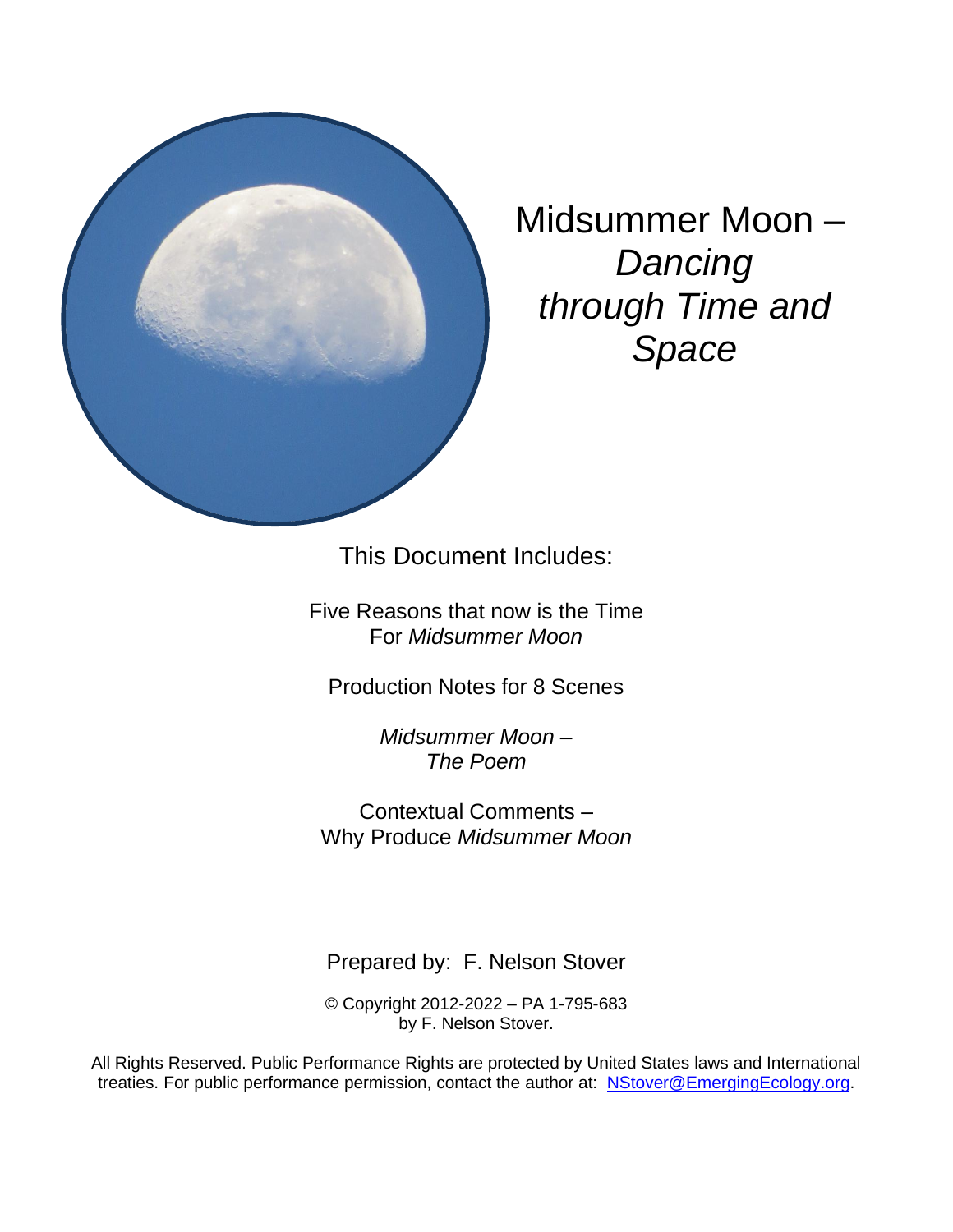# Midsummer Moon – *Dancing through Time and Space*

### A Timely Production

The first decade of the 21<sup>st</sup> Century helped clarify some of the special characteristics and challenges facing Planet Earth:

### ➢ **Global Interconnectedness Calls For Inclusive Stories**

o People who are globally interconnected through the email and social media *require* stories that give significance to everyone's ancestral heritage and contemporary struggles,

#### ➢ **Earthrise Witnesses Need an Integrated Framework**

 $\circ$  Individuals that have seen the Earthrise over the surface of the moon and viewed deepspace photos from the Hubble telescope *require* conceptual frameworks that integrate all their perceptions,

### ➢ **Individual's Actions Must Nurture Planet Earth**

o Members of a species whose actions impact the Planet's very well-being *require* operational contexts which foster nurturing actions for all the other species with which they share the Planet,

#### ➢ **Diverse Cultures Require Unique Affirmations**

 $\circ$  Societies whose members have widely diverse cultural backgrounds and capacities *require* images that affirm everyone's unique contribution to shaping the course of the as-yet-unknown future and

#### ➢ **Comprehensive Visions Turn Challenges to Opportunities**

 $\circ$  Inhabitants of Planet Earth in the 21<sup>st</sup> Century who face unprecedented challenges and unforeseen opportunities *require* a comprehensive vision that inspires everyone to actively engage in nurturing the Planet.

These five challenges can be met by combining the cultural understandings of Nelson Stover, President of Emerging Ecology, and the talents of skilled performers utilizing the forms of contemporary dance.



Having studied the writings of Greensboro native and cultural historian, Thomas Berry, Nelson Stover composed the poem *Midsummer Moon* in 2007.

Thus, Emerging Ecology's production of *Midsummer Moon* in the form of a contemporary dance or staged production in Greensboro to meet global challenges with local manifestations has become a timely venture. For further information about Midsummer Moon, contact F. Nelson Stover [\(NStover@EmergingEcology.org\)](mailto:NStover@EmergingEcology.org).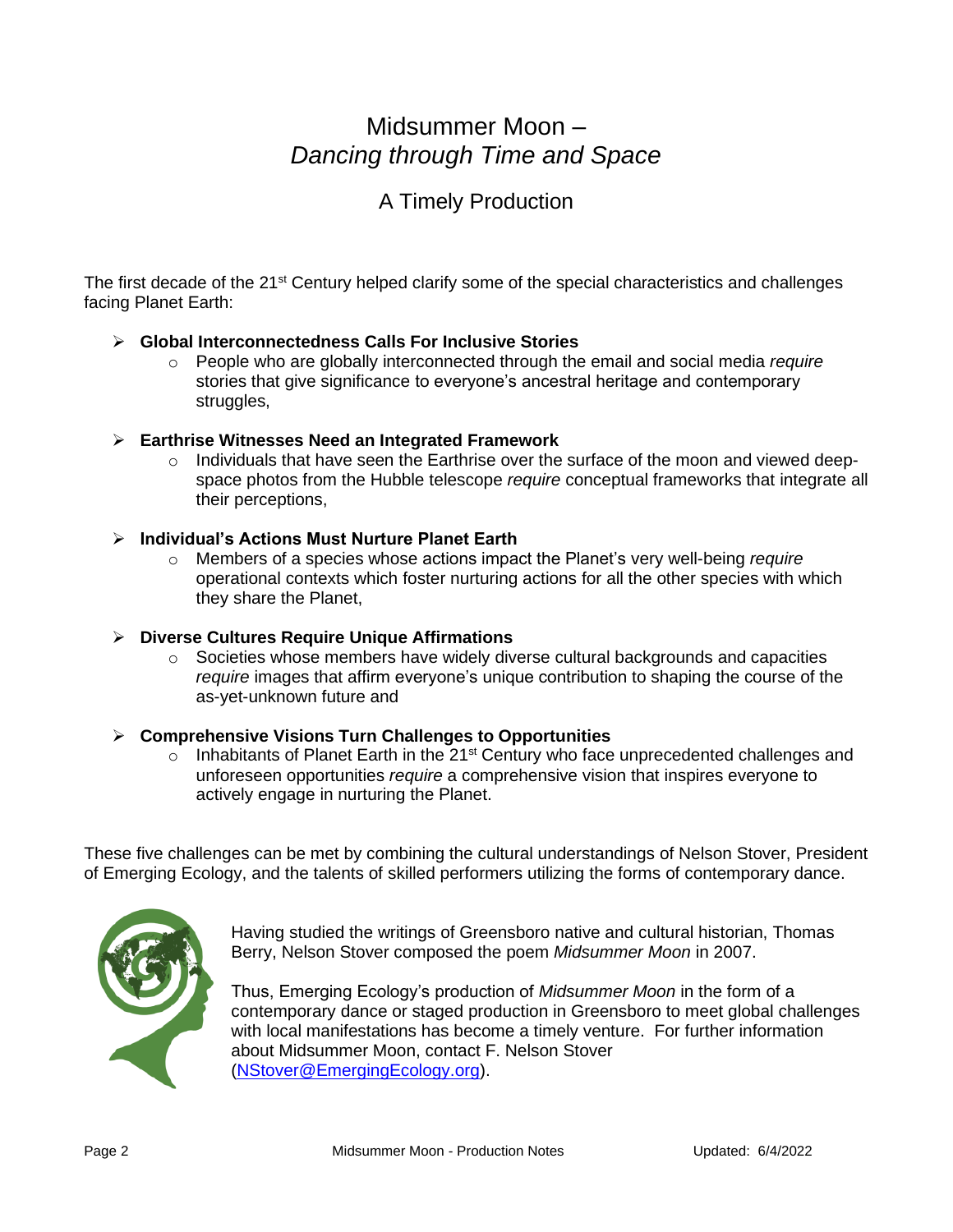# Midsummer Moon – *Dancing through Time and Space*

## Production Notes

**Version:** This version of the Production Notes has been prepared by Nelson Stover to suggest a direction for embodying the poem "Midsummer Moon" through the medium of contemporary dance. This version is intended as a starting point for conversations between the production team, the dancers, the choreographer and the composer, arranger and musicians.

**Sources:** *Midsummer Moon – Dancing through Time and Space* is based on a poem by F. Nelson Stover. The poem draws heavily on the writings, insights and inspiration of cultural historian and Greensboro native, Thomas Berry. The recommended songs were composed and recorded by Joyce Johnson Rouse, (a.k.a. Earth Mama).

**Invitation:** Each dancer is invited to formulate one "special movement" – their personal unique contribution to the overall enactment of Midsummer Moon's story. These will be woven into the first scene in ways that enhance the initial narrative.

**Reminder:** The dancers, artisans and directors should remember that whatever particle or person they are representing was in the midst of making decisions which not only affected themselves but the course of history. This "what should I do next?" / "I will act with resolve." attitude pervades the performance.

**Setting:** This dance takes place on The Grand Stage of History – all of time and space are present, persistently. All of the powers of the Universe – the dark ones and the illuminating ones – join in the celebration; they enliven the dancers and the audience. All of the manifested and unmanifested realities and the numinous ones, too, have been invited to contribute to the story being enacted; they have showed up, or sent their blessings.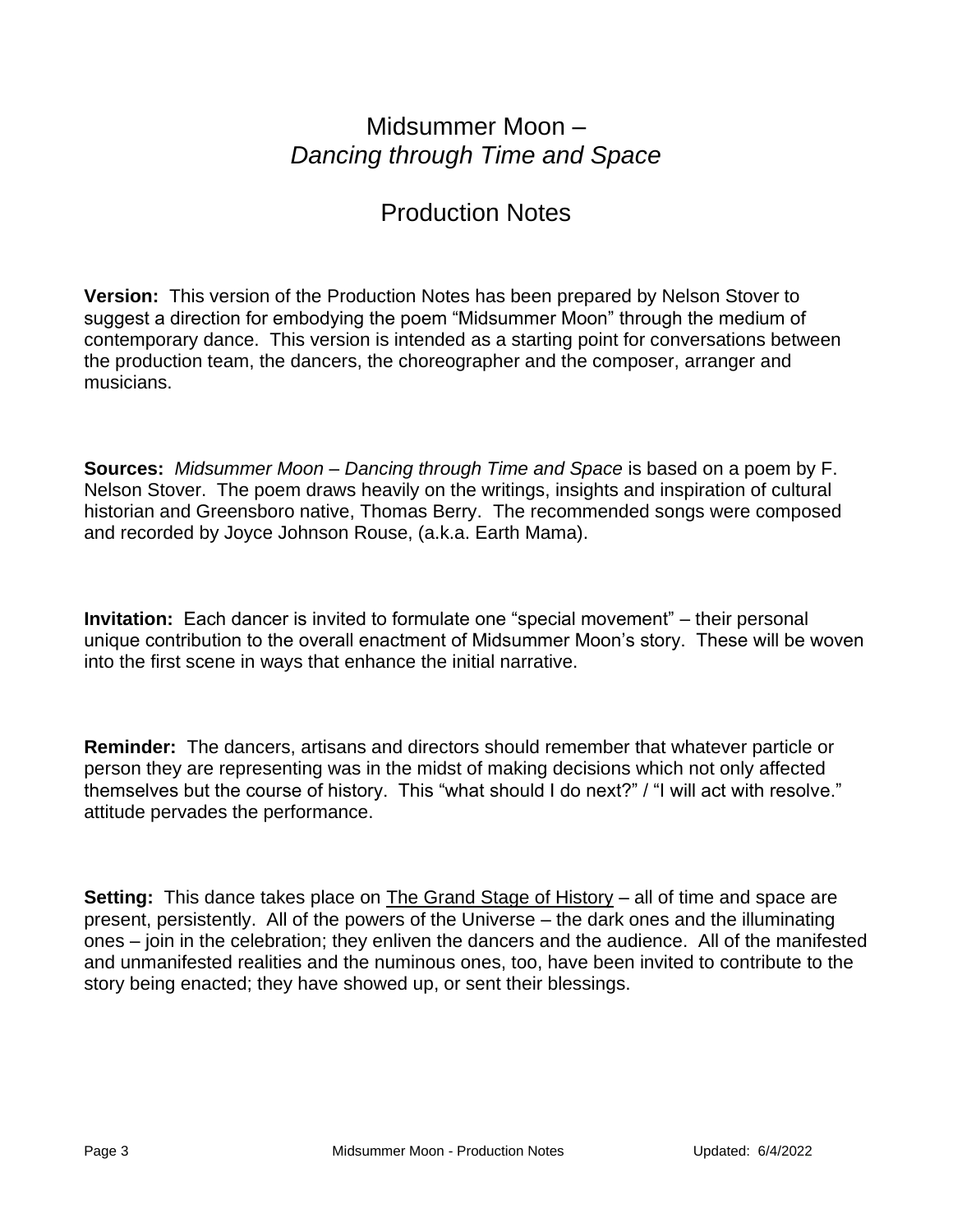**Scene 1:** From a Fireball

*Music: I Come From a Fireball Setting:* Flat and barren – 3 ropes hang around the periphery of the center

*Opening:* The stage goes dark. Dancers enter the darkness making noises with shoe implants and horns or bells on their costumes – a microphone amplifies the breathing of one dancer. They gather at center stage and all becomes quiet.

*Lighting:* A bright red spotlight pinpoints the group of dancers and slowly expands to light the stage in glowing red and orange. As the dance progresses the lighting hue changes from vibrant red (hot) to brilliant blue (cold).

*Movement:* Wild movement and seeming chaos ensue. Some dancers climb ropes and seem to fly. The individual beauty and prowess of each dancer becomes apparent. Some collisions occur as one dancer gets in the way of the others.

*Journey:* As the dance progresses pairs of dancers form – some may have the same color costume, some pair with dancers of similar size.

*Dilemma* – Two dancers obviously have trouble pairing up because no one else is like either of them. One has a two-color sash which when reversed matches the sash of the other lone dancer – the dancer reverses the sash and the two finally get together. *Conclusion* – The five unique pairs embody their own special qualities.

**1 st Interlude:** Midsummer Moon shines over a background with a photo from the Cosmic Background explorer showing the early form of the Universe.

### **Scene 2:** Walking Upright

*Music:* To be determined

*Setting:* Like Scene 1 – the 3 ropes hanging around the periphery of center stage now look like trees with leafy branches covering their tops.

*Opening:* Two dancers portray cats, two portray dogs, and 6 are monkeys/apes deciding whether to walk upright on the ground or swing in the trees – to become human or to stay as monkeys.

*Lighting:* Greens, browns and yellows embody the forests and the savannahs of Africa. *Journey:* The monkeys experiment with bipedal locomotion. The cats and dogs try to figure out whether to be friends with or foes of the monkeys/humans.

*Dilemma* – The bipedal monkeys struggle to protect their young one from the wild cat. *Conclusion* – One family of monkeys decides to walk upright and adopts a dog, the other animals are happy in the forest (on and around the ropes).

2<sup>nd</sup> Interlude: Midsummer Moon shines over the background photo from Africa exhibit at a zoo.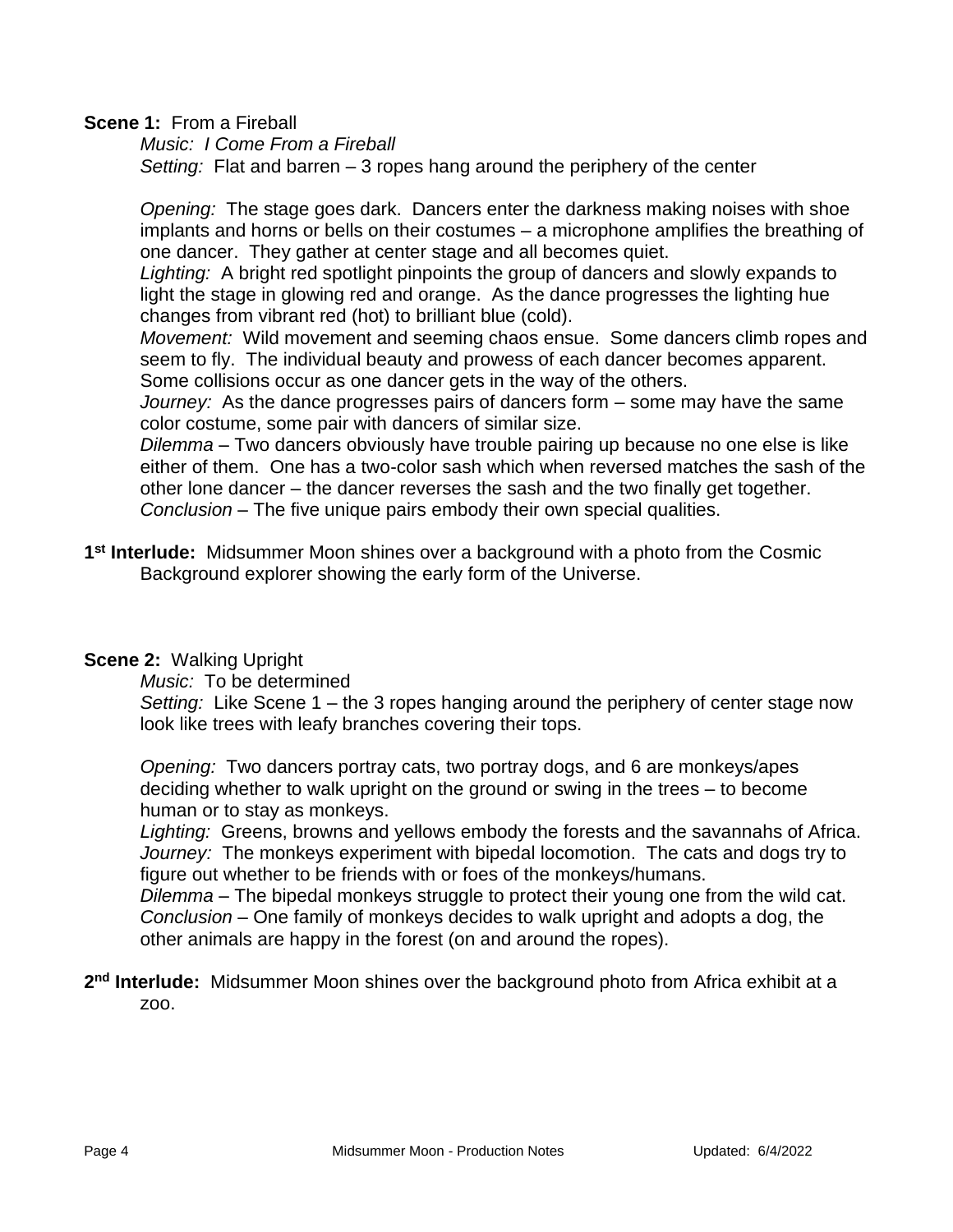### **Scene 3:** Experiencing Enlightenment

*Music:* To be determined

*Setting:* The stage is divided into thirds by two barriers – the sections represent the great river valleys of the Tigris/Euphrates, the Ganges and the Yellow. Different style houses represent the different places.

*Opening:* Three dancers are in each section. Each valley has a peasant, a warrior and a sage who is on the journey to enlightenment. The tenth dancer portrays a wanderer who goes across the barriers sharing patterns and insights.

*Lighting:* The three sections appear different.

*Journey:* The warriors fight each other but are called back by the peasants and sages. Enlightenment happens at different times in each of the various sections.

*Dilemma* – The sages, in different ways, see the depths of life (one sees poverty, one is crucified and one focuses on social justice) and then try to share their enlightenment with others.

*Conclusion* – The wanderer tries to bring the three groups into harmony but strife continues.

- **3 rd Interlude:** Midsummer Moon rises amidst a sky filled with stars in the shape of diverse religious symbols.
- **Scene 4:** Social Pioneers

*Music: Standing on the Shoulders Setting:* Stairs to a balcony.

*Opening:* The peasants from the previous scene continue plowing their fields and working. The other dancers return to the stage.

*Lighting:* The stage brightens and darkens as struggles and harmony ebb and flow. *Journey:* Three great leaders appear at various times to bring social order, then they disappear and confusion and strife return. The actions on the balcony inspire or frustrate the others.

*Dilemma* – The dancers try various ways of getting organized into one program. *Conclusion* – To the words of the song, the dancers enact a common routine.

**Intermission:** Midsummer Moon shines on a backdrop of faces – some recognizable, some ordinary, some non-human; all quite diverse.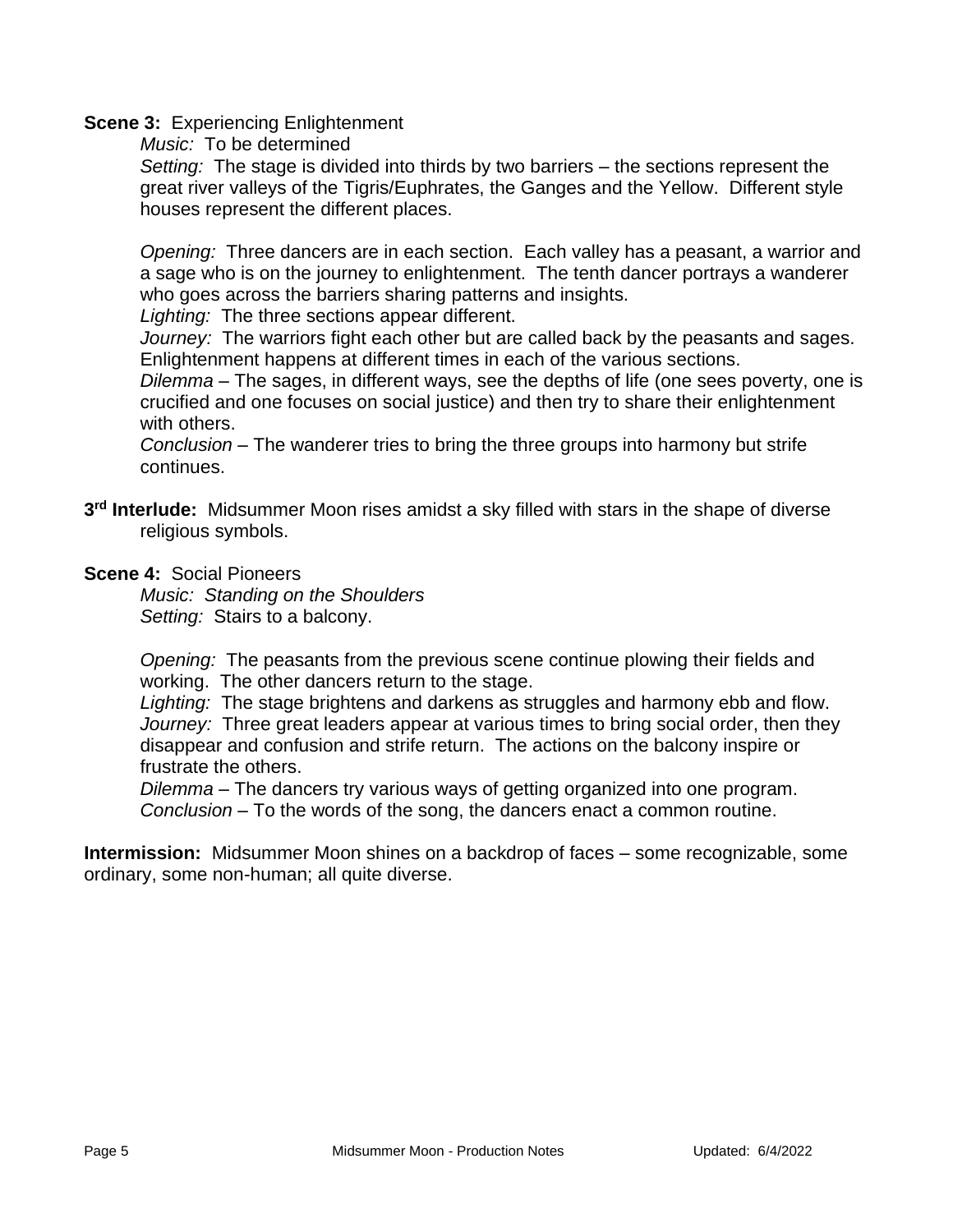**Scene 5:** Going Away?

*Music: There's No Such Place as Away Setting:* Same as Scene 1.

*Opening:* Many dancers look about the same at the beginning of Scene 1, the dogs and cats return.

*Lighting:* Muted colors like smog.

*Journey:* Some try to get up the ropes and reach the stars. One lands on the moon and sees the oneness of Planet Earth. Others are enjoying the good life and some are trashing the environment.

*Dilemma* – Who will nurture the Planet?

*Conclusion* – The dancers end up in several groups – not doing the same patterns.

**5 th Interlude:** Midsummer Moon rises over the Earth covered in smog.

**Scene 6:** Everybody Participates

*Music: Grassroots Setting:* One space with plants and ropes as trees

*Opening:* Dancers look about the same as at the beginning of Scene 3 but more modern.

*Lighting:* Like Scene 3 but brighter.

*Journey:* Teams work together to enliven Planet Earth.

*Dilemma* – How can we work together?

*Conclusion* – The dancers dance together.

**6 th Interlude:** Midsummer Moon rises over the Earth enriched in blue and green.

**Scene 7:** Paying Attention

*Music: Pay Attention Setting:* Same as Scene 3

*Opening:* Dancers look about the same as Scene 6; more wander from section to section than did in Scene 3.

*Lighting:* Like Scene 2 but brighter.

*Journey:* Dancers find beauty, awe and wonder in themselves and in their surroundings.

*Dilemma* – How can one share the experience of Awe?

*Conclusion* – Dancers embody – each moment/movement is sacred. Their actions feed off of each other and enrich the performance.

**7 th Interlude:** Midsummer Moon rises on a black background, slowly passing across the stage, bigger and brighter than before.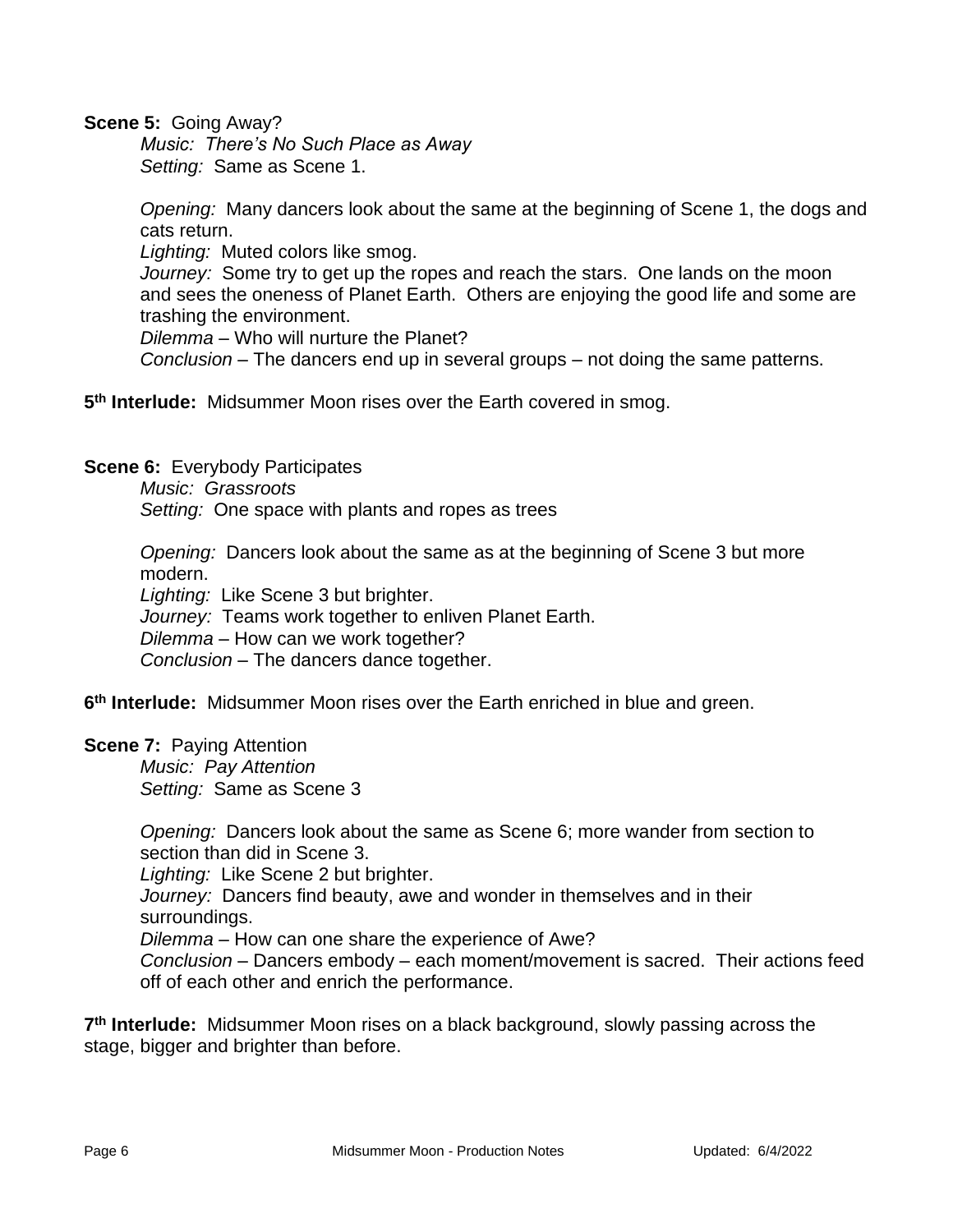**Scene 8:** Mutual Enhancement

*Music: I am a Friend of the Earth Setting:* Same as Scene 4, with ropes as trees

*Opening:* Some dancers look about the same as Scene 7, some have cell phones. The dogs and cats return also some of the elements from Scene 1.

*Lighting:* Like Scene 3, but brighter.

*Journey:* Dancers explore how to nurture each other to enhance the vitality of the entire Planet.

*Dilemma* – What does the next millennium look like for Planet Earth? *Conclusion* – The people, materials and animals – tame and wild – dance together calling forth each other's greatness.

**Finale:** The cast takes bows. Midsummer Moon rises as in Interlude 6, smiling.

### Guide to Earth Mama's Songs

Earth Mama has recorded the songs referenced in these notes on her publicly available CDs. The song titles and the CDs on which they appear are listed below. *I Come from a Fireball*, Track 1 on "Under the Rainbow" *I Come from a Fireball (Dance Mix),* Track 10 on "Under the Rainbow" *Standing on the Shoulders*, Track 9 on "Love Large" *There's No Such Place as Away*, Track 4 on "Grassroots" *Grassroots*, Track 1 on "Grassroots" *Pay Attention,* Track 1 on "Pay Attention" *I Pledge Allegiance to the Earth*, Track 11 on "Grassroots" *I Am a Friend of the Earth,* Track 13 on "Around the World with Earth Mama" *Every Day is Earth Day,* Track 1 on "Around the World with Earth Mama"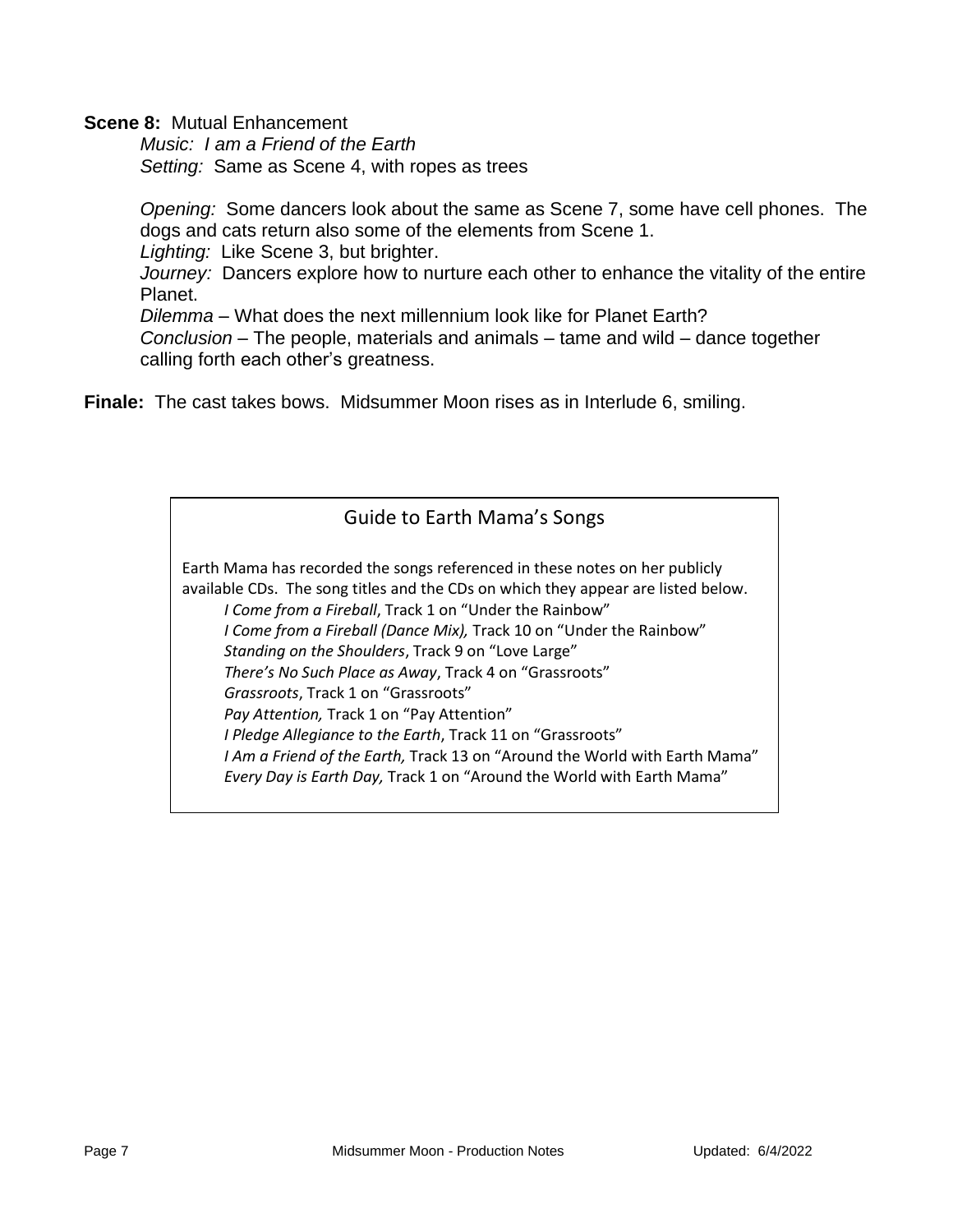# Midsummer Moon

The moment arrived that energy could no longer contain matter, nor time subsume space And Is-ness burst free from the bonds of Nothingness as the Universe became manifest. Echoes of the searing heat remained for epochs in the vastness of cosmic background noise. After 14 billion years, countless stars, planets and species carry on the cosmic dance. Great clouds of elemental gasses congealed then ignited to light the skies with stellar flares. When the flaming giants collapsed, all the life-essential elements were formed. The wispy arms of the Milky Way galaxy had witnessed countless of these supernovae and From the element rich debris burst forth a Sun with planets, comets and moons. A silvery moon soon sailed around the Blue Marble, observing as it circled That green plants and multicolored flowers emerged, slowly, from the rolling seas And the Universe embodied Autopoiesis, Communion and Differentiation.

In the verdant boundary between the African savannah and the jungle, a bold experiment began. Walking upright on their hind legs, forest creatures ventured out under the daylight sun. This new posture allowed vocal chords to produce primal speech and freed arms to carry food. Women could birth babies with larger heads through their expanded pelvic bones. As the exploratory urge mounted, the walkers ventured out of Africa to cover Planet Earth. They harnessed fire for cooking, domesticated animals and physically adapted to locales. Along lake shores, rivers and seacoasts groups of families settled into the rhythms of particular places. They created languages, epic myths and social forms appropriate to their environments. Trade flourished among the settlements as groups perfected ways to enhance existing crops. Mining minerals allowed concentrated buildings and useful tools for growing societies. While the silvery moon watched the flourishing of a species.

While most people concentrated on their daily tasks essential for growth and survival, Some heard the Voice of the Unsynonymous and taught truths from the Depths. Born of a wealthy noble, Siddhartha first saw death and suffering with an immensely opened heart. Enlightened under a boa tree, the Buddha returned to guide others on an 8-fold path. As strife and suffering mounted in kingdoms along the Yellow River, wise Confucius looked around To see profound harmony, the Yin and Yang, whose balance led to peace within and without. Jesus, the carpenter's son, studied his God's scriptures and heard the call in his heart, He beckoned each person to serve God, and in his dying transformed death. Midsummer Moon watched holy men and women transforming interior vision into social form As increasingly complex societies were held together by rituals and holy days, And the Universe's drive for communion became self-conscious.

Generally, societies grew and cared for their inhabitants and the environment that surrounded them; When social pain abounded, some heard the Voice in the Thunder, and led transformation. American democracy entered its  $2^{nd}$  century with only  $\frac{1}{2}$  of its citizens eligible to vote;

Susan B. Anthony led boycotts and lobbying efforts until the Constitution was amended. Three centuries of British colonial rule left a nation without control of its own destiny,

Mahatma Gandhi turned interior resolve into political action until a new flag flew in the land. Nelson Mandela's objections to South African apartheid laws landed him in prison;

But his vision for a better way persisted until he became President under new rules. Midsummer moon shone over times of calm and times of disruption

Affirming both dynamics of organization and collapse in the on-going dance of creativity, For the Universe knows radical differentiation.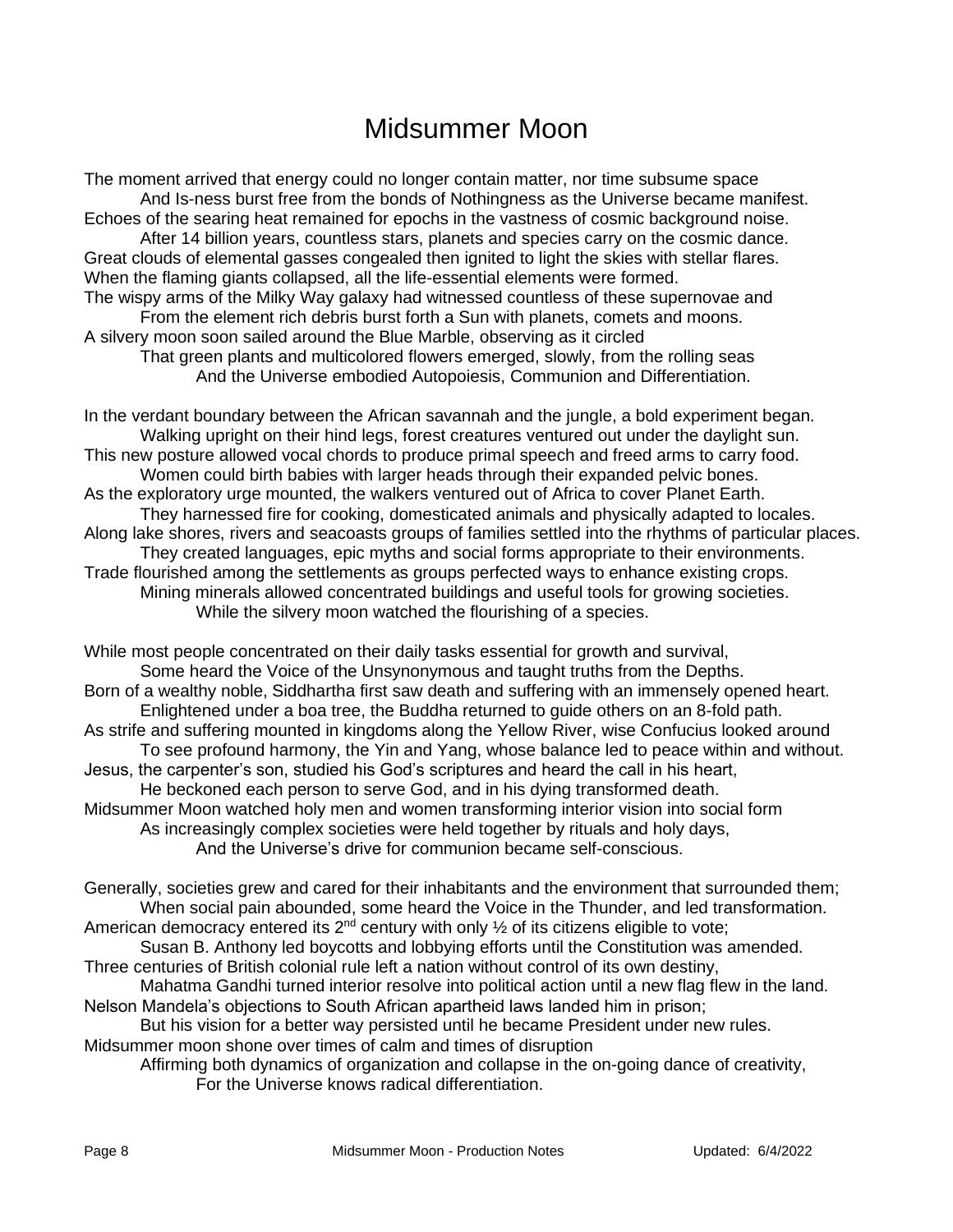… and for eons Midsummer Moon slid across a starlit sky.

Midsummer Moon felt an extra warm blast, and knew a gentle touch when the Eagle landed. The Universe crossed a threshold when one species crossed from planet to moon. Having tapped millenniums worth of fossilized sunlight to fuel its species-specific economy Some social visionaries warned of global warming and sought simpler lifestyles. Though oceans surrounded every land, human population centers taxed potable water supplies. Peace makers sought creative solutions to festering disputes over the precious liquid. Mother Earth loved all her children but never had a single species so taxed her finite resources, Voices from every land began to call for new policies and protections. When consumption and rampant extraction diminished opportunities for the non-human species, Cries for patterns of sustainable environmental practices fell on receptive ears And Hope for every species spread across the land. Social forms forged by isolated tribes and growing nations Proved inadequate for highly literate societies in a global village. Educational patterns that focused only on rote memorization and frequent repetition Gave way to integrated thinking and exploration as internet connectivity opened new vistas.

- Global economic calculations had long discounted all environmental effects
- But carbon exchanges and renewable energy sources led to new valuations.
- Religious leaders reexamined their ancient sources and heeded modern wisdom

In order to reinstate the natural world as a source of Beauty, Awe and Wonder.

Finally, political leadership reflected the diversity of their constituency

- And adopted participatory decision-making patterns at all social levels.
	- And Planet Earth became self-conscious.

In the foot-print on its dusty surface, Midsummer Moon

- Felt both the extreme pride and the internal emptiness of the human species.
- Centuries of frantic actions to produce more stuff led only to homes full of clutter
- Though compassionate ones were advocating simplified living and meaningful activities.
- Scientific rationalism split from religious wisdom left both adrift and shallow
- Though conscious ones saw the oneness of the Universe, saw that Matter and Spirit are one. Ancient religious traditions, adrift from originating lifestyles remained in society as hollow practices
- Though contemplative ones gave global forms to historic rituals.

Instead of precipitating ongoing strife over whose religious rites were legitimate,

Contemporary saints and sages were inventing inclusive profound practices In the light of the Midsummer Moon.

Sixty-five million journeys around the sun earlier, Midsummer Moon saw Ferns and dinosaurs being replaced by flowers and mammals as the Cenozoic Era began. Although some backward-looking leaders advocated using exclusively technological fixes, Ever larger numbers of people decided to live in the Ecozoic Era. The all-pervasive processes of the Universe flourished on the consciousness-rich Planet As each species found its unique role on the global stage.

New social forms and cultural patterns enabled inclusion of diverse perspectives As communication channels bridged chasms of distance in the global village.

The Universe took complexity to a new level on Planet Earth and

Midsummer Moon joined in the Cosmic Dance;

And All knew "It was Good".